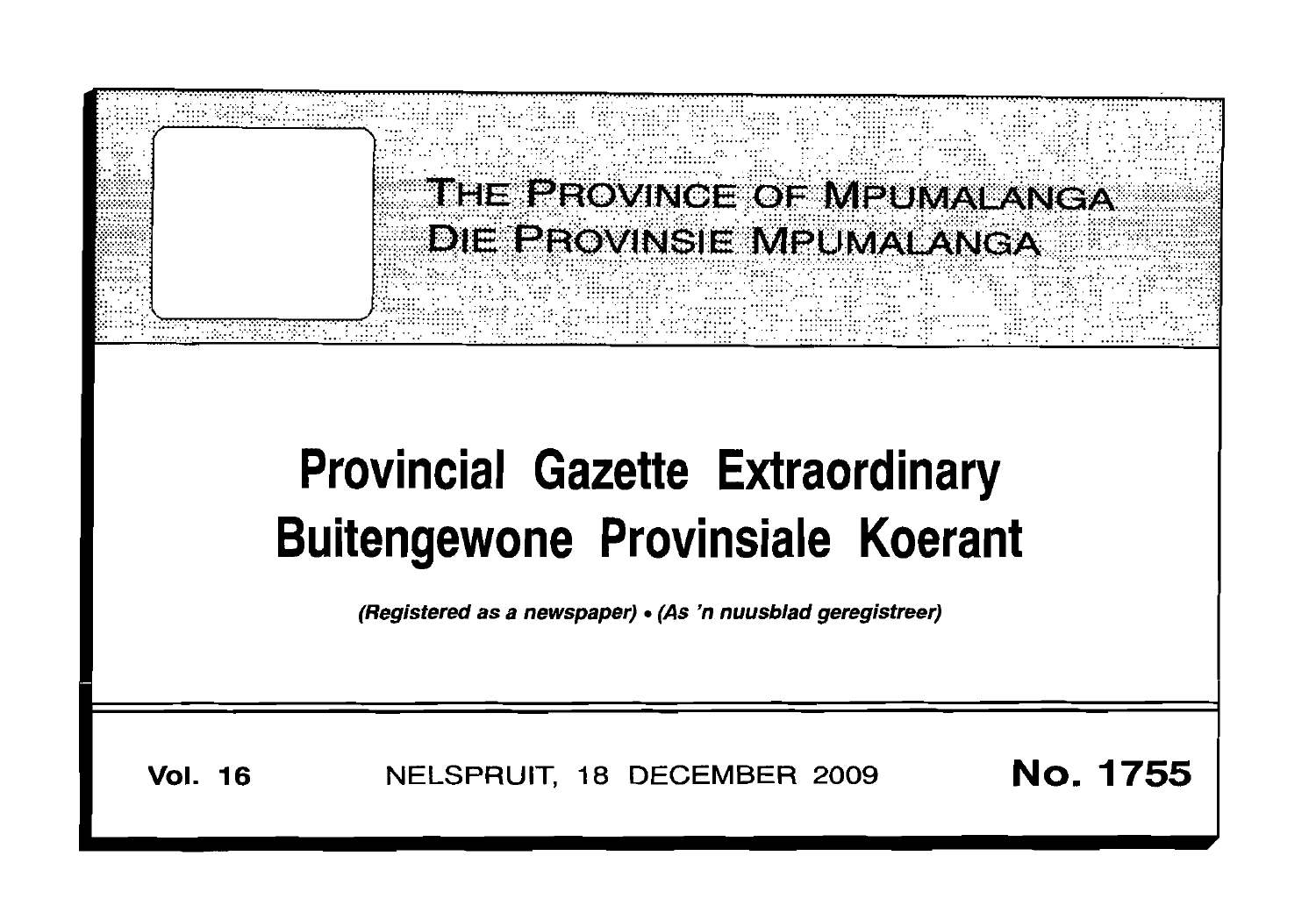## **IMPORTANT NOTICE**

The Government Printing Works will not be held responsible for faxed documents not received due to errors on the fax machine or faxes received which are unclear or incomplete. Please be advised that an "OK" slip, received from a fax machine, will not be accepted as proof that documents were received by the GPW for printing. If documents are faxed to the GPW it will be the sender's responsibility to phone and confirm that the documents were received in good order.

Furthermore the Government Printing Works will also not be held responsible for cancellations and amendments which have not been done on original documents received from clients.

| <b>CONTENTS • INHOUD</b> |                                                                                                                     |             |                |
|--------------------------|---------------------------------------------------------------------------------------------------------------------|-------------|----------------|
| No.                      |                                                                                                                     | Page<br>No. | Gazette<br>No. |
| <b>GENERAL NOTICES</b>   |                                                                                                                     |             |                |
| 409                      | Road Traffic Act (29/1989): Notice of registration of driving licence testing centre: Shatale Registering Authority | 3           | 1755           |
| 410                      |                                                                                                                     | 4           | 1755           |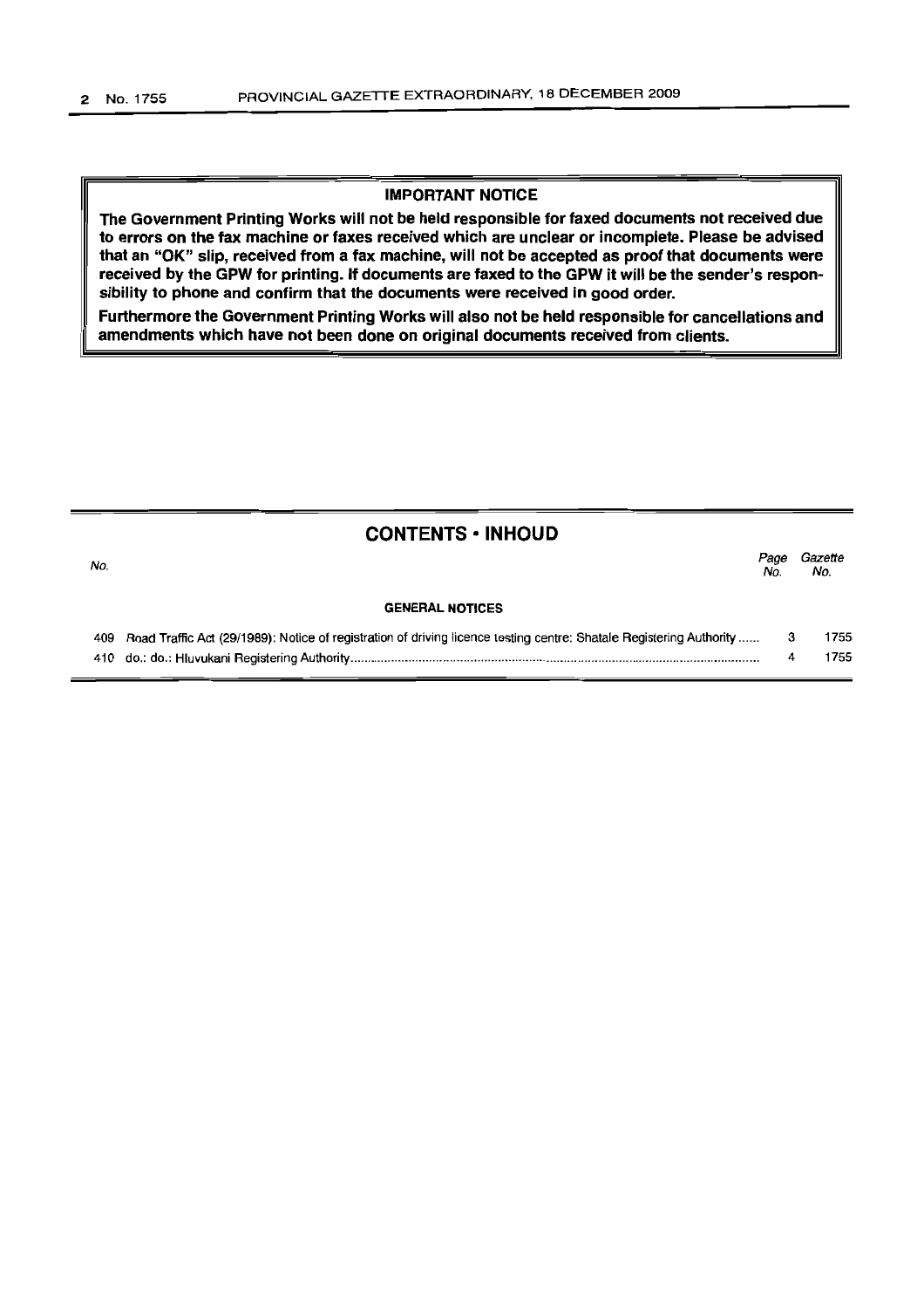## GENERAL NOTICES

## NOTICE 409 OF 2009

SECTION 21 OF THE ROAD TRAFFIC ACT, 1989 (ACT NO.29 OF 1989) READ WITH REGULATION <sup>93</sup> or THE NATIONAL ROAD TRAFFIC ACT, 1996, (ACT NO.93 OF 1996): NOTICE OF REGISTRATION OF DRIVING LICENCE TESTING CENTRE: SHATALE REGISTERING AUTHORITY

I, Rhulani Clifford Mkasi, Member of Executive Council for Public Works, Roads and Transport hereby give notice in terms of Section 21 of the Road Traffic Act, 1989 (Act no.29 of 1989) read with Regulation 93 of the National Road Traffic Act, 1993 (Act no. 93 of 1996, of the registration of Shatale Driving Licence Testing Centre, with infrastructure number: 414800JK as an E Grade Testing Centre; which shall be operated by Bushbuckridge Municipality, upon conditions prescribed by Road Traffic Regulations

MR. R.C MKASI MEC FOR PUBLIC WORKS, ROADS AND TRANSPORT MPUMALANGA PROVINCE